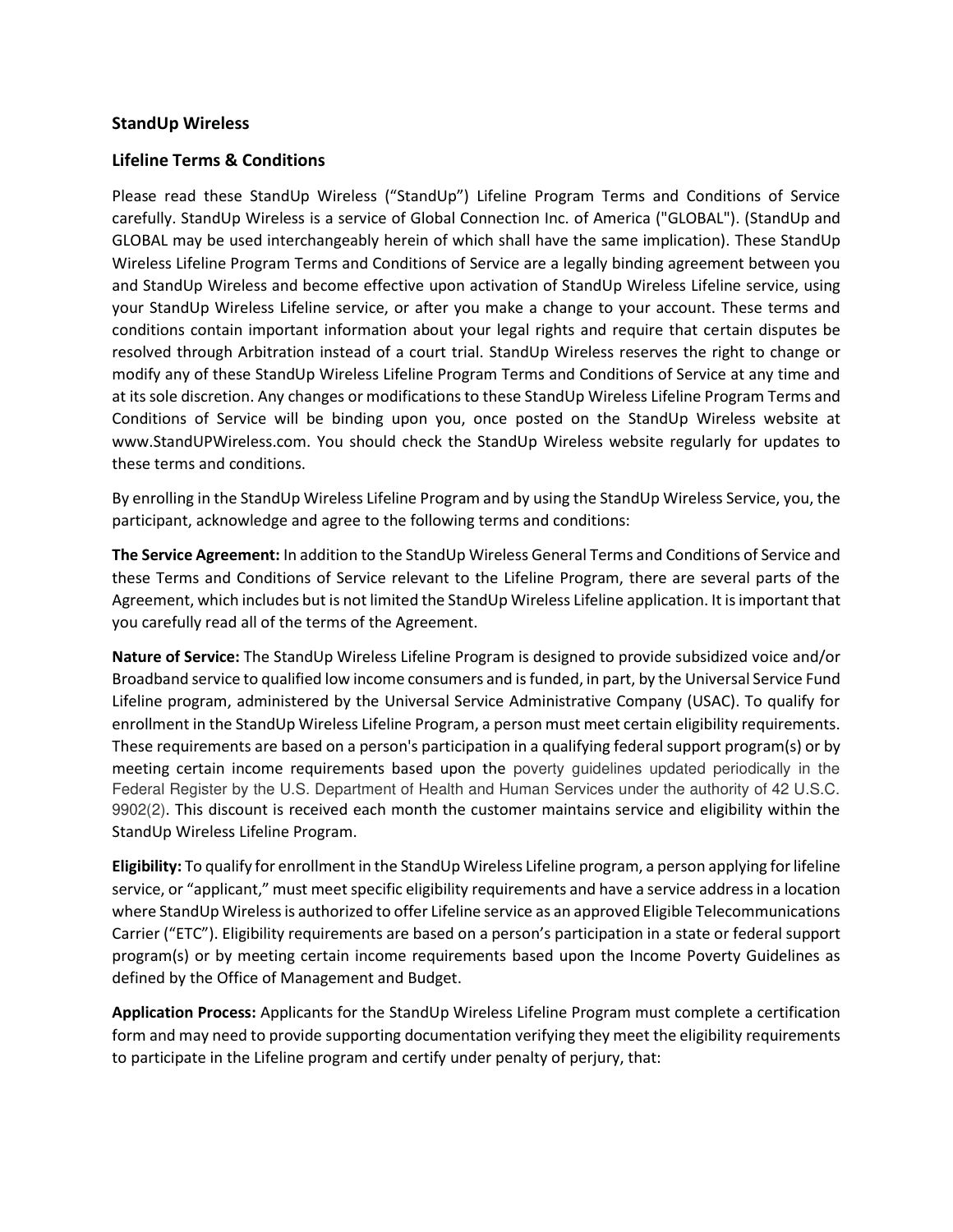I understand this service is a prepaid service and I must personally activate the service. To keep my account active, I must use the service at least once during any 30 day period by completing an outbound call, sending a text message, using my mobile broadband connection (use data), purchasing additional service from the company, answering an in-bound call from someone other than StandUp Wireless, or by responding to a direct contact from StandUp Wireless confirming that I want to continue receiving Lifeline service from StandUp Wireless. If my service goes unused for 30 days, I will no longer be eligible for Lifeline benefits and my service will be suspended (allowing only 911 calls and calls to the StandUp Wireless's customer care center) subject to a 15 day cure period during which I may use the service (as described above) or contact StandUp Wireless to confirm I want to continue receiving Lifeline service.

I understand I have the right to enroll in Lifeline service using non-electronic methods. I further understand that I have the right to withdraw this consent at any time prior to activation of my service. StandUp Wireless has advised me that I may request a paper copy of my contract and associated fees by calling 611 using my StandUp Wireless service.

I hereby authorize the company to send my notifications via text messages, emails, and phone calls (by automated telephone dialing system, manually, or with pre-recorded/artificial voice messages) regarding my Lifeline benefit, marketing messages, and promotional offers. I may withdraw my consent to receive some of these messages by dialing 611 from my StandUp Wireless phone number. Opting out will not affect StandUp Wireless's ability to contact me with messages regarding the Lifeline program and/or service functionality via the methods listed herein.

I acknowledge that I am providing the information I have included in this application to CGM, LLC and further authorize CGM, LLC to receive and use my information for enrollment verification and waste, fraud and abuse mitigation purposes. Additionally, I authorize CGM, LLC to receive and use my historic Lifeline enrollment information for enrollment verification and waste, fraud and abuse mitigation purposes.

If I am found to already be receive a Lifeline discount benefit from another Lifeline provider, I understand my current benefit will be transferred to StandUp Wireless. I consent to the transfer of my Lifeline discount benefit from my current Lifeline provider to StandUp Wireless.

I here by certify, under penalty of perjury, that the information included in my certification form is true and correct to the best of my knowledge.

I agree that my service provider can give the Lifeline Program administrator all of the information I am giving on this form. I understand that this information is meant to help run the Lifeline Program and that if I do not let them give it to the Administrator, I will not be able to get Lifeline benefits.

Applicants who qualify and are enrolled in the StandUp Wireless Lifeline Program will receive one (1) SIM Card enabling the user to access the StandUp Wireless network with a compatible GSM device. Applicants in select areas may receive one (1) free broadband enabled device provided by StandUp Wireless in accordance with its Handset Policy. All qualifying StandUp Wireless Lifeline Program participants will receive service that meets or exceeds the minimum service standards as outlined in Title 47, Chapter 1, Subchapter B, Part 54, Subpart E, Section 54.408 of Electronic Code of Federal Regulations each month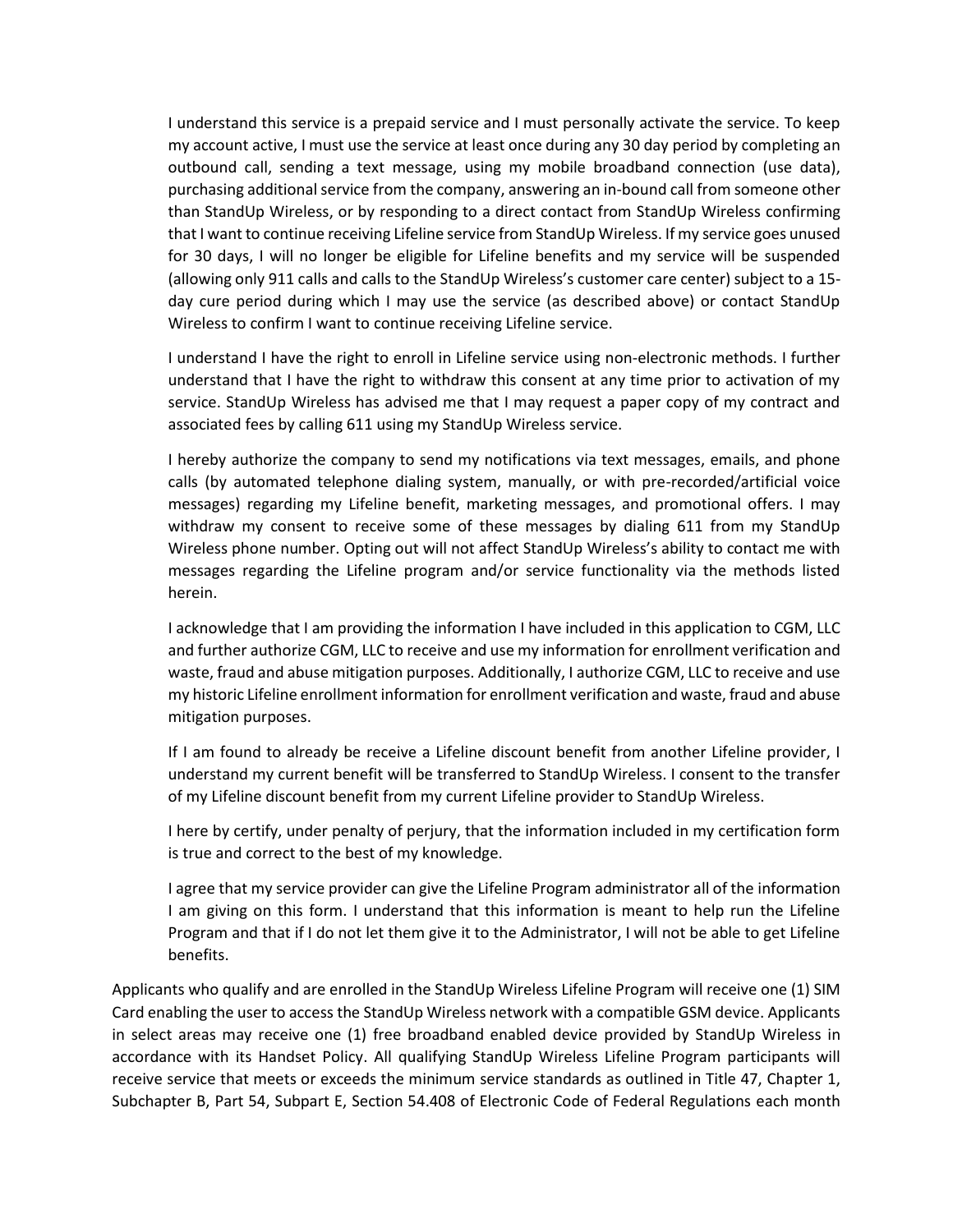while the applicant remains and maintains eligibility in the Lifeline program. StandUp Wireless, the National Verifier, and/or a State Administrator will determine at its sole discretion whether or not an applicant meets the eligibility requirements (as determined by USAC and/or State authorities) to participate in the StandUp Wireless Lifeline Program. The monthly airtime minutes provided by the StandUp Wireless Lifeline Program may vary from state-to-state as described in either this document or in StandUp Wireless tariff filings on file with your state Public Service Commission or Public Utility Commission or other agency administering the Lifeline Program in your state. Please call StandUp Wireless at 1-800-544-4441 or 611 from your StandUp Wireless service or visit our website at www.StandUPWireless.com for further information.

**One Lifeline Discount Per Economic Unit Rule:** Lifeline Assistance is limited to one economic unit per household and can consist of a landline or wireless Voice and/or Broadband service. An economic unit is defined, for purposes of the Lifeline program, as any individual or group of individuals who live together at the same address and share income and expenses. An economic unit is not permitted to receive Lifeline benefits from multiple providers. Violation of the one benefit per economic unit rule constitutes a violation of the federal rules and will result in de-enrollment from the Lifeline program and potentially prosecution by the United States government.

You consent to have your personal identification information, including name, telephone number and address shared with the Universal Service Administrative Company (USAC) and/or its agents to confirm that neither you nor your household receive more than one Lifeline benefit. If you or any member of your family unit receives Lifeline Assistance from any other telephone company or broadband internet provider, you are responsible for notifying your current service provider that you have been approved for Lifeline Assistance through StandUp Wireless.

**Consent to Disclosure of Information:** By completing the StandUp Wireless Lifeline application, you consent to the release of your information, (including financial information) to our designated agent for the administration of your service with StandUp Wireless. This consent survives the termination of this Agreement. You further authorize StandUp Wireless to discuss with or access information from state or federal agency representatives concerning your eligibility for and participation in the Lifeline Assistance program. StandUp Wireless reserves the right to review your eligibility status at any time and require you to provide StandUp Wireless with written documentation of either your household's income or your participation in a qualifying federal program or state program.

**National Lifeline Accountability Database (NLAD):** Applicants who apply for lifeline benefits will be automatically submitted to the NLAD database upon enrollment in any state that requires the use of the NLAD database. Applicants name, address, date of birth, and social security number will be submitted to NLAD during the application process. Applicants address will be confirmed as valid. Applicants personal identify will be checked. Applicants will be screened to determine if they are already receiving a Lifeline benefit through another provider.

**Activation of Service:** Upon enrollment in the StandUp Wireless Lifeline Program, you will receive a StandUp Wireless SIM card, delivered to your home address noted in the application, or if you applied in person, the SIM card will be given to you at some point during or after the enrollment and approval process (timing of SIM card distribution in relation to the approval process varies by state). Insert the StandUp Wireless provided SIM card into your compatible device and power on the device. Make a call to 611 immediately to activate service with the StandUp Wireless Lifeline Program. You must accept the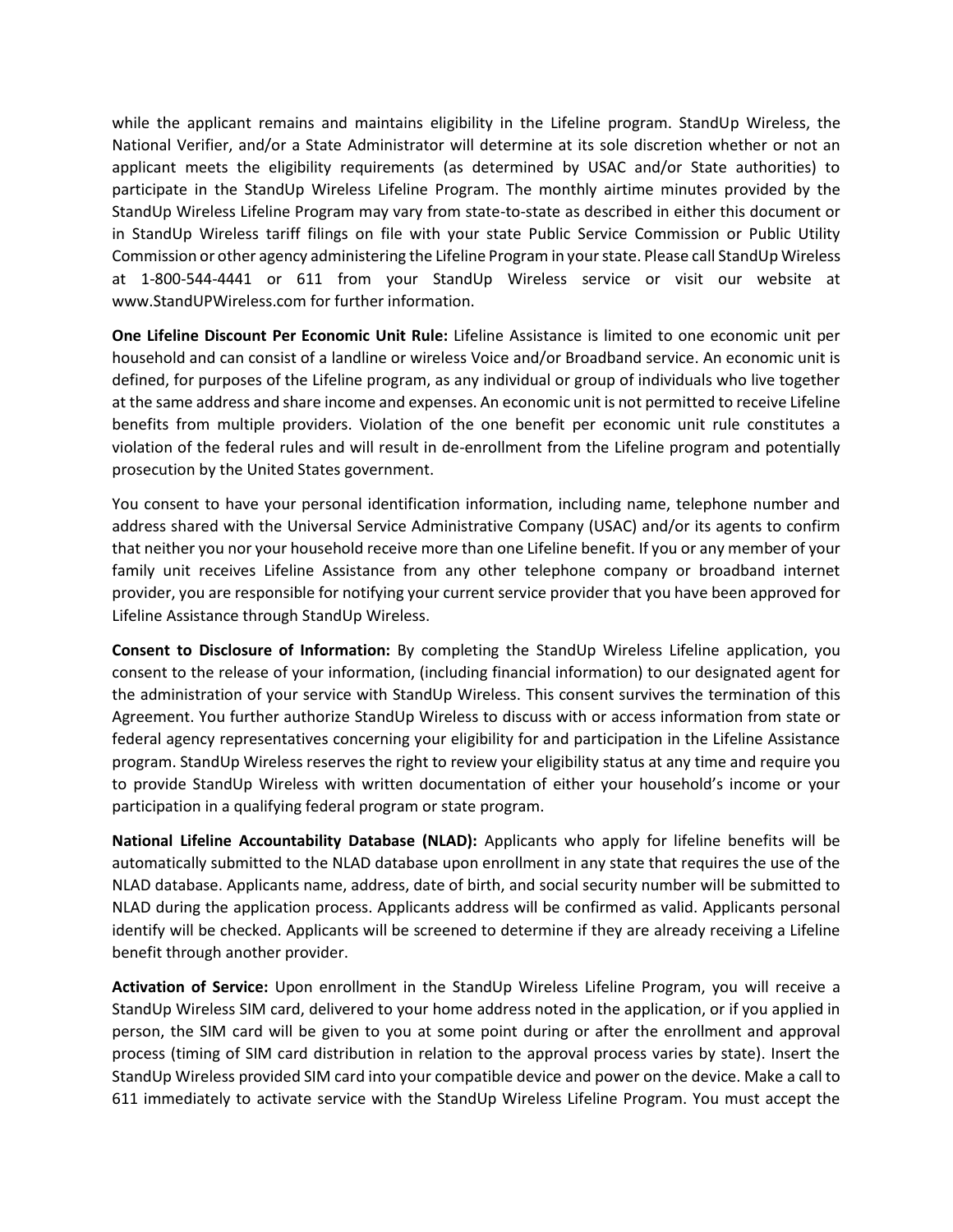StandUp Wireless telephone number assigned to your StandUp Wireless account at the time of activation and you will acquire no proprietary interest in any number assigned to you. The number assigned to your StandUp Wireless account at the time of activation will not be changed for any reason unless required by a carrier. You may not select a number to be assigned to your StandUp Wireless service unless otherwise specified in the StandUp Wireless General Terms & Conditions.

**Account Activity Requirement:** You must make or answer a voice call, send a text message, use data or purchase minutes at least once during any 30-day period. If you do not, StandUp Wireless will send you a notice of inactivity. To keep your service, you must make or answer a voice call, send a text or use data at least once within 15 days after the notification or contact us to confirm that you would like to continue receiving Lifeline service.

**Annual Recertification:** As a Lifeline participant, you must recertify annual that you remain eligible for the program. If you do not complete the recertification process by your Anniversary Date, StandUp Wireless is required to de-enroll you from the Lifeline program.

**Maintaining Eligibility and Service:** You will receive Lifeline service from StandUp Wireless if you meet and continually verify the Lifeline eligibility requirements. If StandUp Wireless believes you are not eligible for Lifeline service, we will notify you that your Lifeline service will be cancelled. You will have 30 days to respond to the termination notice. If you do not confirm or we independently confirm you are ineligible, service will be cancelled, you will lose any free remaining services and will no longer receive the free service. If you no longer qualify for a Lifeline discount, you must notify StandUp Wireless within thirty (30) days of this fact to be removed from the program.

**Lifeline is Non-Transferrable:** Eligibility for StandUp Wireless is personal to you. You may not transfer, to any third party, any of your rights or benefits received under the StandUp Wireless service, including but not limited to, any voice minutes or broadband data received under StandUp Wireless service funded by Lifeline.

**Monthly Service Period:** The period in which usage of your service is authorized lasting for a period of up to one (1) month beginning on (i) the date your StandUp Wireless account became active; (ii) the date you placed or received the initial service transaction on your StandUp Wireless account; (iii) the receipt of the monthly allotment of StandUp Wireless rate plan airtime; (iv) the purchase or addition of StandUp Wireless airtime, or (v) the date you were determined to be eligible for the StandUp Wireless plan, whichever can be conclusively determined by StandUp Wireless at its sole discretion, and concluding on your Monthly Service End Date. StandUp Wireless airtime will be added to your account on the first day of each Service Period, also known as your Anniversary Date, in accordance with your rate plan as long as the subscriber maintains eligibility for Lifeline service.

**Monthly Service End Date**: The last day of your StandUp Wireless Monthly Service Period, occurs up to one (1) month from your Anniversary Date. An airtime transaction can include, but is not limited to, per minute voice cellular call, and incoming or outgoing text message, and/or the use of any data. Service End Date can be calculated from (i) the date your StandUp Wireless account became active; (ii) the date you placed or received the initial airtime transaction on your StandUp Wireless account; (iii) the receipt of the monthly allotment of StandUp Wireless airtime; (iv) the purchase or addition of a StandUp Wireless airtime card, or (v) the date you were determined to be eligible for the StandUp Wireless Lifeline Plan,(vi)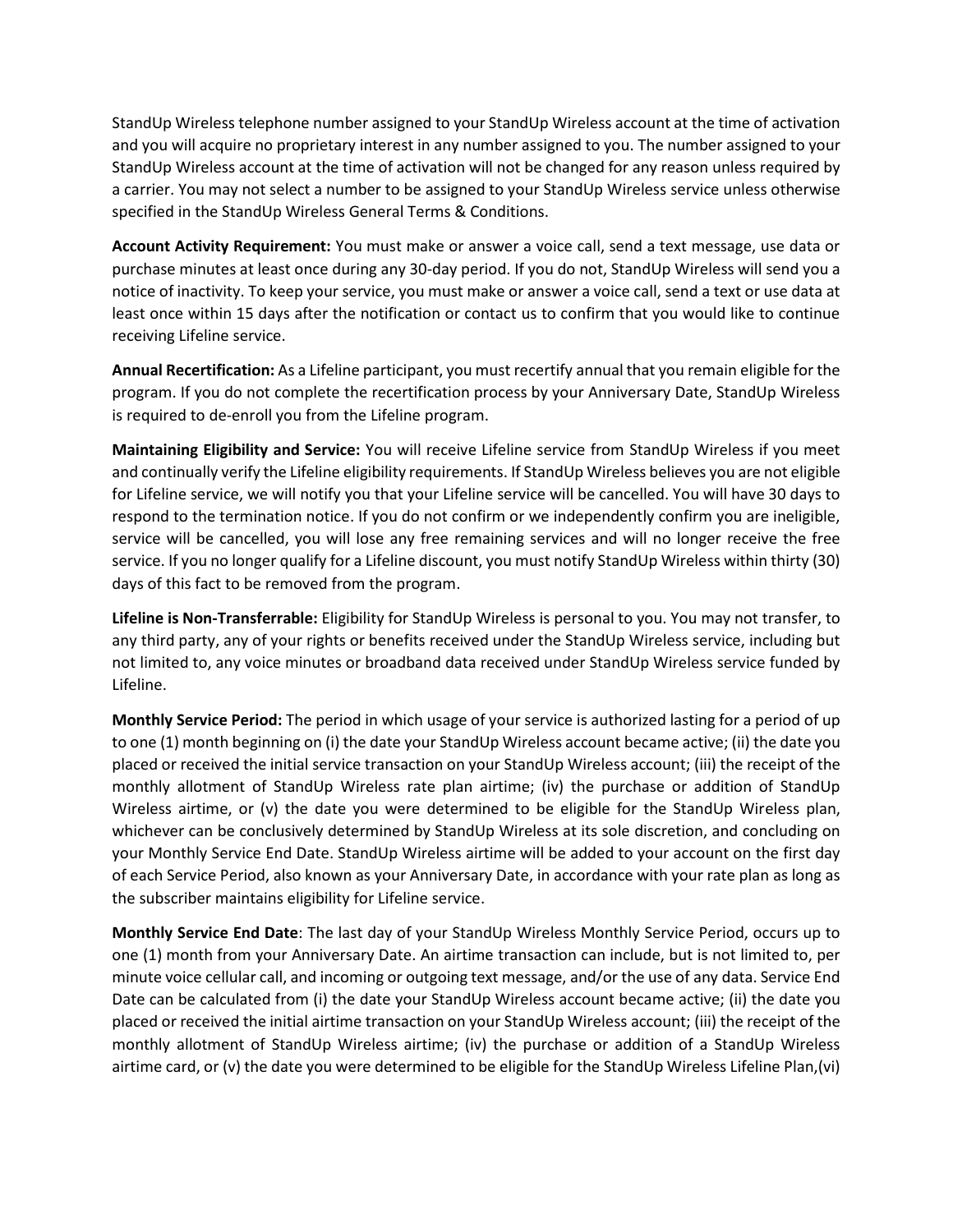the date your Lifeline benefit was removed by you, or due to de-enrollment from Lifeline rules which ever can be conclusively determined by StandUp Wireless at its sole discretion.

**Airtime Rates, Usage and Included Monthly Airtime:** While you are enrolled in the StandUp Wireless Lifeline Program, you will receive an allotment of airtime provided by the StandUp Wireless Lifeline Program. Airtime will be added on your Anniversary Date as long as you remain eligible for the Lifeline Program.

**Rate Plan Options:** Each plan offers different benefits, features, carryover options and pricing. The Plans that are currently available are:

| StandUp Wireless Nationwide Lifeline Plans <sup>1</sup>     |                |           |        |                     |  |  |
|-------------------------------------------------------------|----------------|-----------|--------|---------------------|--|--|
| <b>Plan Name</b>                                            | <b>Minutes</b> | Text      | Data   | <b>Price</b>        |  |  |
| Lifeline - 1,000 Minutes, Unlimited Text & 4.5 GB Plan      | 1,000          | Unlimited | 4.5 GB | $$10.00^2$          |  |  |
| Lifeline - 1,000 Minutes, Unlimited Text & 4.5 GB Plus Plan | 1,000          | Unlimited | 4.5 GB | \$0.00 <sup>3</sup> |  |  |
| Lifeline - 1,000 Minutes, Unlimited Text & 100 MB Plan      | 1,000          | Unlimited | 100 MB | \$0.00              |  |  |
| Lifeline - CA Unlimited Talk, Text & 6 GB Plan              | Unlimited      | Unlimited | 6 GB   | \$0.00              |  |  |
| Lifeline - CA Unlimited Talk, Text & 4.5 GB Plan            | Unlimited      | Unlimited | 4.5 GB | \$0.00              |  |  |
| Lifeline - KY Unlimited Talk, Text & 4.5 GB Plan            | Unlimited      | Unlimited | 4.5 GB | \$0.00              |  |  |
| Lifeline - OK Tribal Unlimited Talk, Text & 6.5 GB Plan     | Unlimited      | Unlimited | 6.5 GB | \$0.00              |  |  |
| Lifeline - PR Unlimited Talk, Text & 4.5 GB Plan            | Unlimited      | Unlimited | 4.5 GB | \$0.00              |  |  |

**Additional Airtime:** StandUp Wireless offers additional airtime for purchase. See below for the available plans. Not all plans are available in all states. Additional Airtime is valid for 30 days from the purchase date. Airtime available for purchase in the StandUp Wireless mobile app, at [www.standupwireless.com,](http://www.standupwireless.com/) by calling Customer Care at 1-800-544-4441 or 611 using your StandUp Wireless service.

| <b>StandUp Wireless Additional Airtime Options</b> |                |           |                   |  |  |
|----------------------------------------------------|----------------|-----------|-------------------|--|--|
| Price <sup>4</sup>                                 | <b>Minutes</b> | Text      | Data              |  |  |
| \$5.00                                             | 250            | 250       | 250 MB            |  |  |
| \$10.00                                            |                |           | 1.5 <sub>GB</sub> |  |  |
| \$10.00                                            | Unlimited      | Unlimited | 1 GB              |  |  |
| \$20.00                                            | Unlimited      | Unlimited | 3 GB              |  |  |
| \$30.00                                            | Unlimited      | Unlimited | 8 GB              |  |  |

<sup>&</sup>lt;sup>1</sup> Plan availability is dependent on your state of residence, federal and state funding available to you, and if you are receiving a free or discounted handset at the time of activation. Visit www.standupwireless.com or call 1-800-544- 4441 for more information.

<sup>&</sup>lt;sup>2</sup> New and existing subscribers will receive this rate plan at no cost on a promotional credit basis until 2/28/2021. Once the credit expires subscribers will be migrated to the free Lifeline – 1,000 Minutes, Unlimited Text & 100 MB Plan or they may keep this plan for \$10 every 30 days.

<sup>&</sup>lt;sup>3</sup> This rate plan is available at no cost to new and existing subscribers in Idaho, Nebraska, and Utah due to these states offering additional state funding.

<sup>&</sup>lt;sup>4</sup> Price is subject to applicable taxes and fees.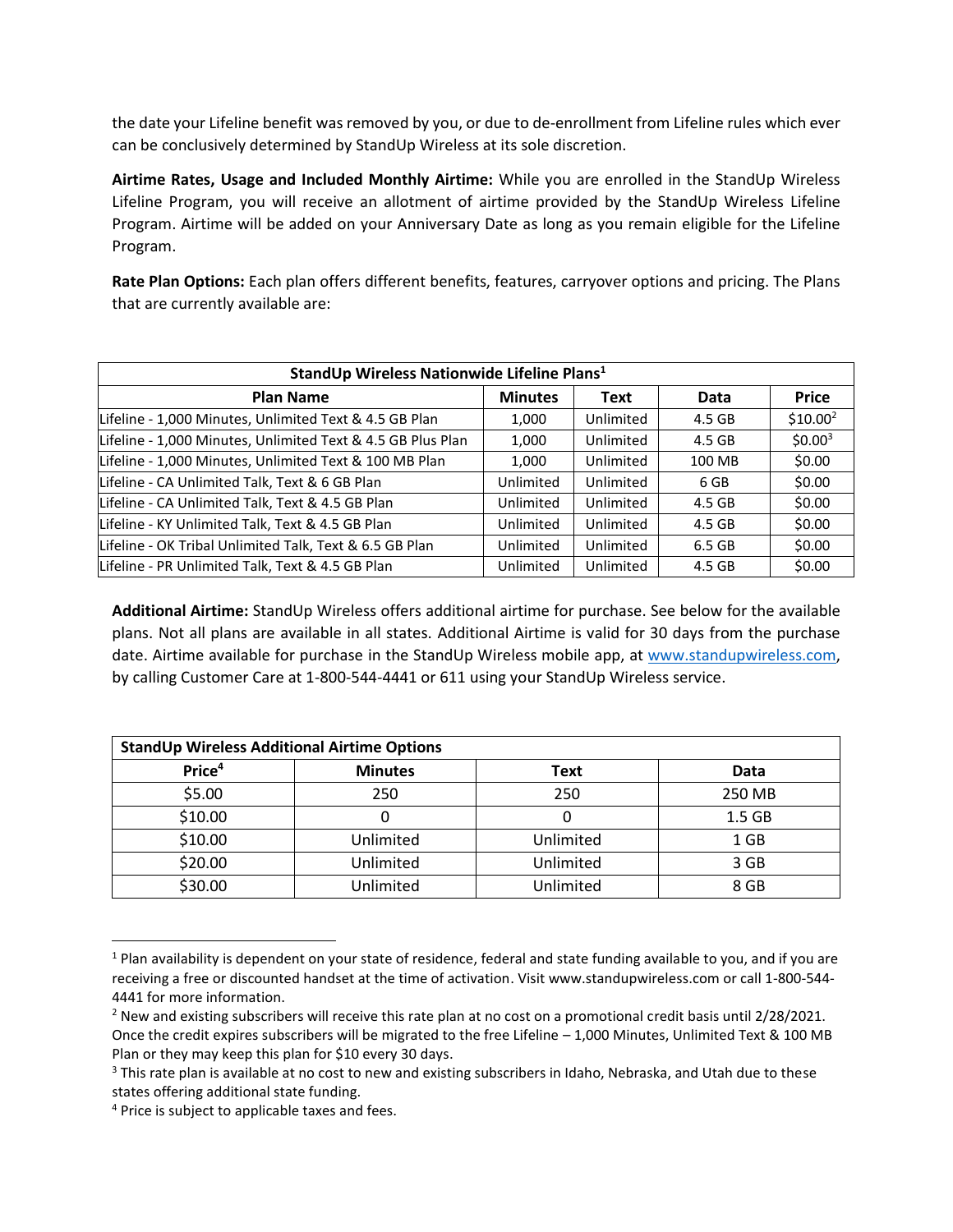**Termination Rights Reserved by StandUp Wireless:** StandUp Wireless reserves the right to cancel the enrollment of any customer and/or permanently deactivate any customer's StandUp Wireless service for fraud, misrepresentation, or other misconduct as determined solely by StandUp Wireless. While participating in the StandUp Wireless Lifeline Program, a customer shall not be permitted to sell, rent, give away or in any way allow another person to use their StandUp Wireless Lifeline Service provided to him/her by StandUp Wireless. IT IS A VIOLATION OF FEDERAL AND STATE LAW TO SELL OR GIVE AWAY THE STANDUP WIRELESS LIFELINE SERVICE PROVIDED TO YOU BY STANDUP WIRELESS. Any violation of this prohibition will be reported to the appropriate legal authorities for prosecution. In addition, if StandUp Wireless determines, in its sole discretion, that a StandUp Wireless customer has violated these prohibitions, StandUp Wireless will permanently de-enroll the customer from the StandUp Wireless Lifeline Program, their service will be permanently deactivated, and the customer's account information will be permanently flagged so that the customer may not re-enroll in the StandUp Wireless Lifeline Program in the future. If you have any questions, concerns, comments, or complaints regarding the StandUp Wireless Lifeline Program or Service, offerings, or products, please call StandUp Wireless Customer Care at 1-800-544-4441 or 611 from your StandUp Wireless service. You may also contact your State's Public Service Commission/Public Utility Commission.

**Cancellation:** You are free to cancel Service at any time. After your first use, however, you will receive no refunds on any equipment, including purchased devices or any unused funds in your account. Monthly Service Fees are non-refundable. You may cancel your account or change your rate plan by dialing 611 from your StandUp Wireless service. You will lose access to your phone number immediately after your account has been de-enrolled from the Lifeline program and your StandUp Wireless account deactivated.

**Unresolved questions or complaints:** May be directed to your local Public Utilities Commission or customers in the states listed below may direct unresolved questions or complaints to the following organizations: **Colorado:** External Affairs Section, Consumer Affairs: Colorado Public Utilities Commission: 1560 Broadway, Suite 250, Colorado 80202: Phone 303‐894¬2070 or 800‐456‐0858 Fax 303‐894‐2532 or E‐mail: dora\_puc\_complaints@state.co.us. **Georgia:** Georgia Public Service Commission's Consumer Affairs Unit: 404-656-4501 or 1-800-292-5813. **Kansas:** Kansas Corporation Commission: Office of Public Affairs and Consumer Protection: KCC‐Consumer Protection: 1500 SW Arrowhead Road, Topeka, KS 66604 or toll‐free 800‐662‐0027 or in Topeka 785‐271‐ 3140. Hearing or speech impaired TDD Kansas Relay Center 800‐766‐3777. **Massachusetts:** Massachusetts Consumer Division: Department of Telecommunications and Cable Consumer Division: 1000 Washington Street, Suite 820, Boston, MA 02118‐6500: 617‐988‐8288 (Fax) Or by calling: 617‐305‐3531 1‐800‐392‐6066 (Toll free) consumer.complaints@state.ma.us. **Pennsylvania:** Pennsylvania Utility Commission Bureau of Consumer Services – 800-692-7380 or for FDD PA Relay Center 800-682-8706 (voice) or 800-682-8786 (TTY). **Puerto Rico**: Unresolved questions or complaints and to seek revision of any adverse decision contact: Telecommunications Bureau of the Puerto Rico Public Service Regulatory Board, 500 Ave. Roberto H. Todd (Parada 18-Santurce), San Juan, Puerto Rico 00907-3941.

## **StandUp Wireless California Lifeline Program**

**Additional Terms and Conditions for the California Lifeline Program**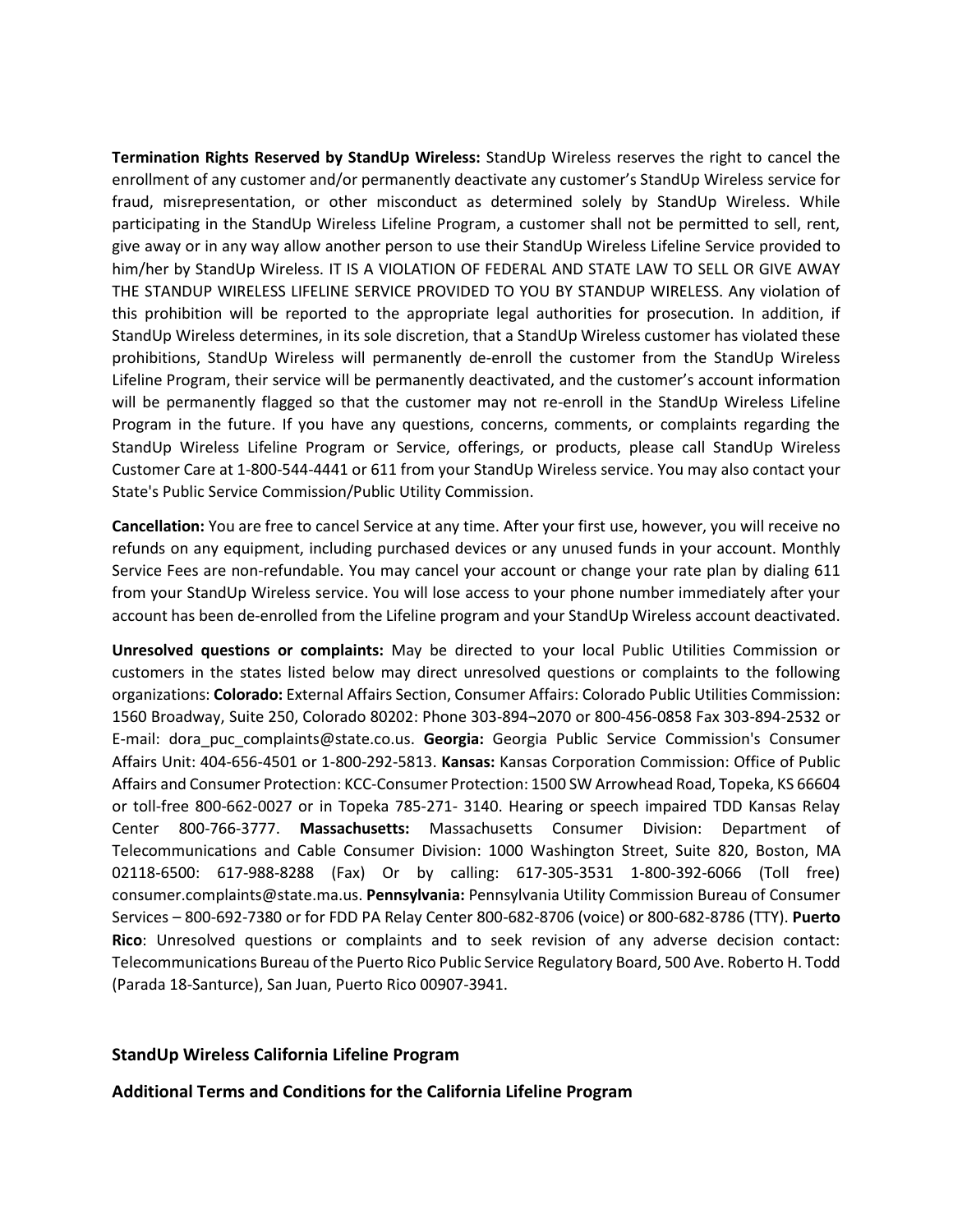The following are Global Connection Inc. of America d/b/a StandUp Wireless' California Lifeline Terms and Conditions. All applicable terms and conditions of service contained herein apply to the Company's California Lifeline service.

In California, the California Lifeline Program is administered by the California Public Utilities Commission and its designee, the California Lifeline Administrator. The California Lifeline program is funded by California ratepayers. The California Lifeline Program is subject to all applicable California and federal laws.

**Wireless Service Elements**: StandUp Wireless' California Lifeline service provides the following wireless service elements:

- 1. Ability to place and receive voice-grade calls over all distances utilizing the public switched telephone network or successor network.
- 2. Calls within a local exchange or over an equivalent or larger-sized local calling area. The Company offers its California Lifeline customers the ability to send and receive voice-grade calls within a nationwide coverage area, currently using the Sprint, Verizon, or T-Mobile wireless network. Domestic voice calls are not distance sensitive; a customer does not pay more for making a domestic long-distance call than for a call within their local exchange area.

Coverage Maps showing where StandUp Wireless service is generally available can be found on our website at www.standupwireless.com. These maps depict approximate domestic coverage and roaming coverage applicable to our service plans. These maps are generated using generally accepted methodologies and standards to depict outdoor coverage. All maps will contain or link to an appropriate legend concerning the limitations and/or variations in wireless coverage and map usage, including any geographic limitations on the availability of any services included in your plan, including roaming. These maps will be periodically updated as necessary to keep them reasonably current.

- 3. Voice grade connection to the public switched telephone network. Through its underlying carriers, the Company offers its California Lifeline customers the ability to send and receive voicegrade calls over all domestic distances (local and long distance) via a wireless voice-grade connection to the public switched telephone network.
- 4. **Disclosures regarding voice-grade connection:** Each StandUp Wireless California Lifeline participant is entitled to a voice grade connection. As such, a participant may terminate service without penalty if a voice-grade connection cannot be provided. Further, since there is no service contract, StandUp Wireless customers are free to discontinue service at any time without penalty.
- 5. **Response to notification of no voice-grade connection:** If, at any time, a participant fails to receive a voice-grade connection and notifies StandUp Wireless, the Company will (1) promptly restore the voice-grade connection, or if not possible, (2) provide telephone service to that participant using different technology if offered by the Company and agreed to by the participant; or (3) allow the participant to discontinue service without penalty. The Company is committed to prompt and effective responses to customer notifications.
- 6. Free unlimited access to 911/E-911. The Company does not charge for calls placed to 911/E-911, nor do 911/E-911 calls utilize available minutes. In addition, 911/E-911 service is available for all activated services, regardless of whether there are minutes available for use under the plan.

**Billing:** The Company will abide by the following billing provisions: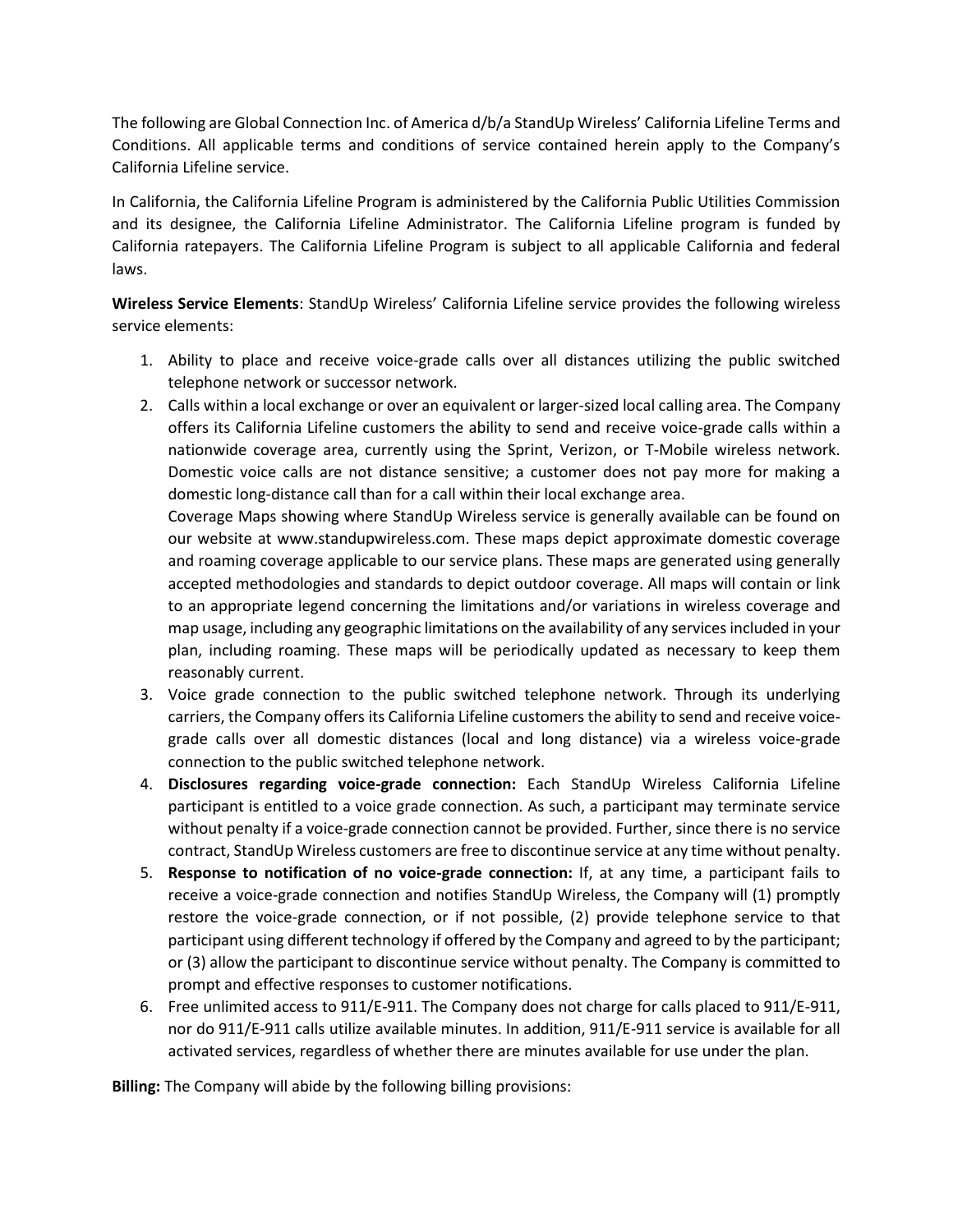- 1. **Service Elements:** The Company will offer at least one California Lifeline plan that meets or exceeds the California Lifeline service elements and is not bundled with any video or data services. (See Schedule of Rates.)
- 2. **California Lifeline Discount:** Only eligible consumers may enroll in the California Lifeline Program to receive a California Lifeline discount. The California Public Utilities Commission develops the eligibility requirements for qualified households to receive the California Lifeline discount; current eligibility requirements can be found online at http://www.cpuc.ca.gov/lifeline/ and https://www.californialifeline.com/en/eligibility requirements. The Company will apply the applicable California Lifeline discount to each participant's selected plan. The California Lifeline discount is limited to one per household. A "household" is defined as any individual or group of individuals who live together at the same address as one economic unit. An "economic unit" is defined as "all adult individuals contributing to and sharing in the income and expenses of a household". Your California Lifeline discount is personal and cannot be transferred to any third party, including any rights or benefits received under StandUp Wireless service, which includes and is not limited to any voice minutes received under StandUp Wireless service.
- 3. **Pre-Paid Plans:** The Company will offer California Lifeline-eligible plans on a pre-paid basis.
- 4. **Non-Discrimination:** The Company will offer California Lifeline discounted services on a nondiscriminatory basis to any customer residing within the service territory where the Company offers retail wireless telephone services. The Company will only provide California Lifeline discounts to participants that are approved by the California Lifeline Administrator.
- 5. **Contracts:** The Company will not require contracts lasting more than two years for participants. The Company offers service on a pre-paid basis, and currently does not require its customers to enter into a service contract. Any required contract terms will be comparable to those offered to the Company's retail customers for the same service, except as needed to comply with California Lifeline rules.
- 6. **Added Features and Enhanced Services:** If the Company adds features and/or enhanced services as a part of its California Lifeline offerings, the offerings will meet or exceed minimum standards set by the CPUC. As set forth in the Schedule of Rates, the Company offers a California Lifeline plan that meets or exceeds the minimum service elements and is not bundled with any video or data services.
- 7. **Additional Voice Minutes:** StandUp Wireless will notify you via text message if you have a low balance of minutes, text messages or data remaining. The Company will allow participants to purchase additional voice minutes at the lowest rate that is offered to its retail customers for comparable plans with similar services and/or features.
- 8. **Completion of Allotted Minutes:** Upon completion of allotted minutes, the Company will provide participants an option to purchase additional minutes and will prominently disclose the charges, terms, and conditions associated with the purchase of additional minutes.
- 9. **Form of Payment Fee:** The Company will not assess a fee to participants for paying their bills (i.e. paying for service) in person by cash, check or other form of payment. All fees are disclosed in the Schedule of Rates, and there is no Form of Payment Fee.
- 10. **No Restocking Fee:** The Company will not assess a restocking fee to participants for provided or purchased devices returned within three days of service activation or purchase.
- 11. **Handsets:** The Company will offer all devices to participants on the same basis as the Company's retail customers.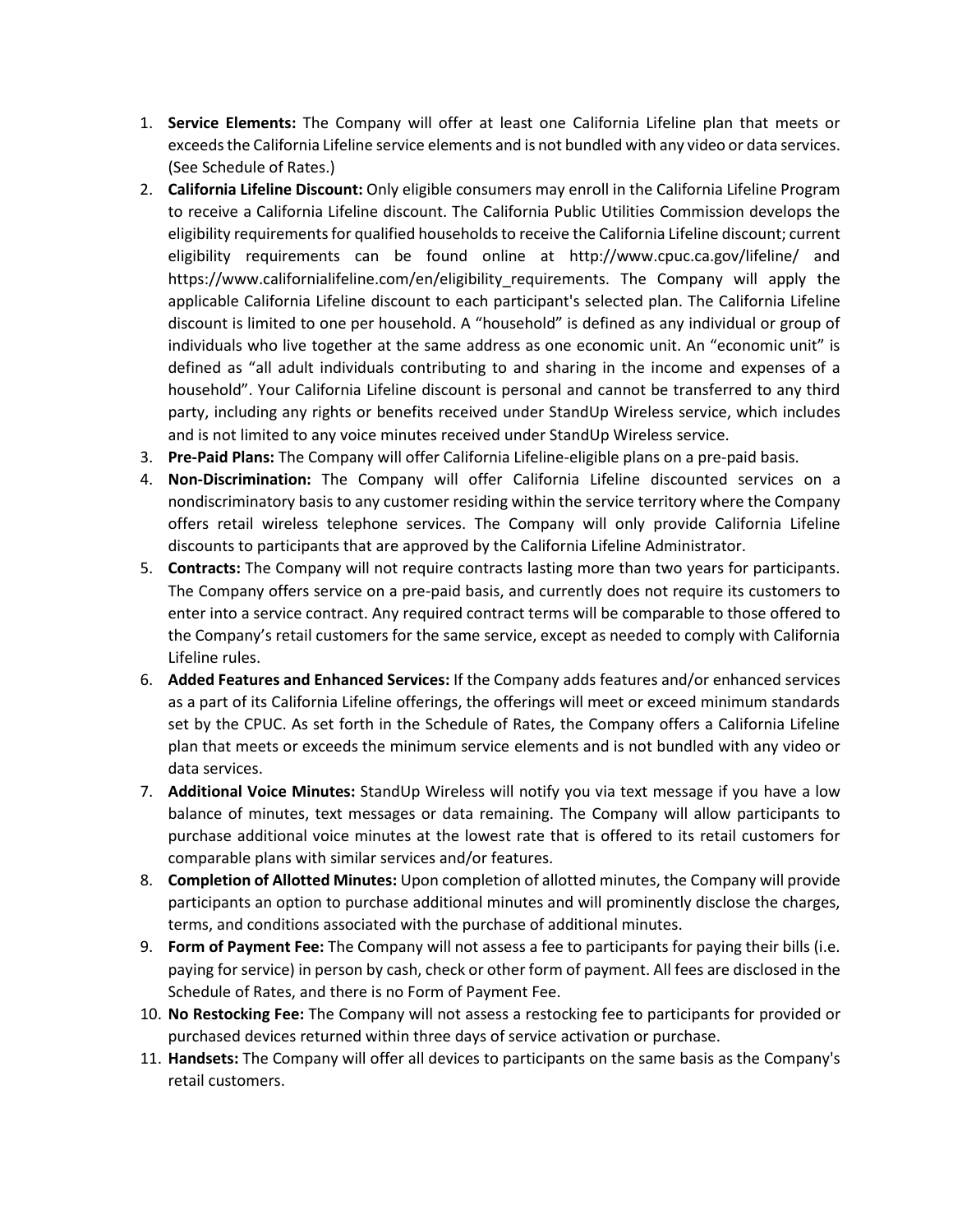- 12. Access to telephone relay services as provided for in Pub. Util. Code §2881 et seq. Through its underlying carrier(s), the Company will provide access to California Relay Service for deaf or hearing-impaired persons or persons with speech disabilities.
- 13. 900/976 Information Services. The Company will provide participants free blocking for 900/976 information services and a one-time free billing adjustment for 900/976 information services related charges inadvertently or mistakenly incurred, or without authorization.
- 14. Access to operator service. The Company provides access to operator services for its California Lifeline customers commensurate to its retail customers, via 611 and 411

**Disclosures:** The Company makes the following disclosures in accordance with the California Lifeline Rules. The Company makes this information available in print during instances of in-person enrollment where consumers can review them and/or request a copy; via its website, www.standupwireless.com; and upon request via its customer service department:

- 1. California LifeLine Service Plan Offerings Rates and Fees. See California Lifeline Plans Chart. Each plan is subject to a one-time \$39.00 retail activation fee when initiating service with the Company or changing service from another provider to the Company. The one-time fee will be charged to the customer's account at activation; however, if the customer is approved for California Lifeline by the California Lifeline Administrator, the California Lifeline participant may be eligible to receive a \$39.00 discount (the California Lifeline fund will pay for no more than two activation fees (whether with the Company or any other wireless service provider) per household per year pursuant to D. 17-01-032. If the Company confirms during the enrollment process that the customer has already received Lifeline service from two (2) providers since December 24 of the prior year, then the consumer will be responsible for the \$39 activation fee. Otherwise, StandUp Wireless will be responsible for the fee). See also Schedule of Rates document available on our website – www.standupwireless.com.
- 2. Charges, terms, and conditions associated with purchasing additional minutes. The Company allows California Lifeline participants to purchase additional voice minutes at the lowest rate that is offered to its retail customers for comparable plans with similar services and/or features. (See Schedule of Rates.)
- 3. 911 emergency services location accuracy and reliability standards as required in basic service element number 1.2.(d) in Appendix A of Decision 12-12-038. Your handset will be able to place calls to 911 even if you have no minutes available. It is advised by Public Safety Officials, that you should be prepared to provide information about your location when making a 911 or other emergency call. Wireless service, unlike landline phones, uses less reliable methods to place calls and to determine your phone number and location. Network coverage can be adversely affected by weather, structures, buildings, geography, etc. Because of these factors, emergency operators may not be able to determine your location or your phone number, or, you may not be able to complete a call at all. Occasionally, callers may attempt to call 911 in areas where there is no wireless coverage. If there is no wireless coverage, your call to 911 may not go though and you should dial 911 from the nearest landline phone. Enhanced 911 service, also known as E911, relies on GPS technology to obtain location information. This service is dependent on a number of factors such as the abilities of the local emergency authorities, GPS ability of your device, whether your GPS enabled handset has GPS turned on, and your device's ability to obtain a GPS Satellite signal which can be impaired by being indoors, weather, etc. Even when available, E911 does not always provide accurate location information.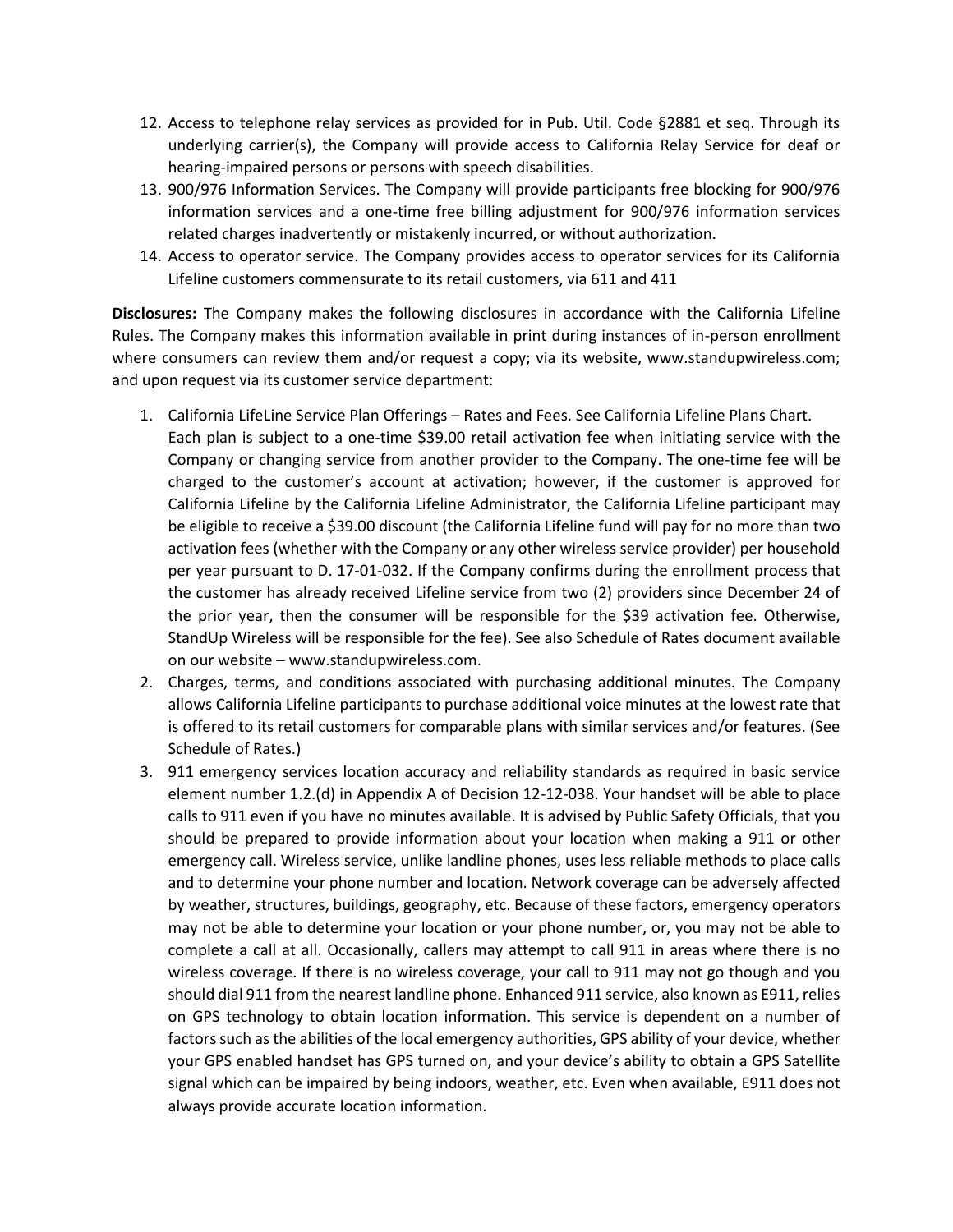- 4. Potential service coverage and service quality issues, and Safety related considerations when handsets are removed from the home and when there is poor mobile reception - Service is subject to transmission limitations caused by certain equipment and compatibility issues, atmospheric, topographical and other conditions, as well as proximity. Service can only be available when in range of a transmission source, which you should be aware of when leaving your home area. Service is dependent on radio towers which require electricity to operate and could become nonfunctional in the event of a power outage if backup power is not available or runs out. Further, service may be temporarily refused, limited, interrupted or curtailed due to system capacity limitations, technology migration or limitations imposed by the Carrier, or because of equipment modifications, upgrades, repairs or relocations or other similar activities necessary or proper for the operation or improvement of the Carrier's radio telephone system. Neither The Company, nor any of its Network Providers, shall have any liability for service failures, outages or limitations of Service. If the mobile handset is the only phone in your home, residents will not have access to call 911 when the handset is removed from that location.
- 5. Access to 800 or 800-like toll-free services. The Company provides its customers with access to 800 or 800-like toll-free services. Under the Company's business model, there is no toll charge for these calls. Although there is free access to 800 or 800-like toll-free services, such calls are treated the same as regular outgoing calls with respect to minute usage. (See Schedule of Rates).
- 6. Handsets sold and distributed in accordance with the companies Handset Policy may be refurbished; refurbished handsets will be industry standard grade "A" or "B" stock. Upgraded handsets are available for purchase.
- 7. StandUp Wireless SIM cards and devices provided by or purchased from us are intended for use on our networks and in other coverage areas that we may make available to you. However, StandUp Wireless' handsets are or can be "unlocked" prepaid mobile wireless devices. "Unlocked" devices refer only to disabling software that would prevent you from attempting to activate on another carrier's network. However, "unlocking" a device will not necessarily make your device interoperable with other networks because a device designed for one network is not made technologically compatible with another network merely by "unlocking" it. If you attempt to use a different carrier's network, your StandUp Wireless handset may not have full functionality.
- 8. The charges or fees associated with using operator services. The Company provides access to operator services to all its customers, California Lifeline or otherwise, free of charge. Although no charge is assessed for calls made by its California Lifeline or non-California Lifeline customers for operator assisted calls, such calls use the minutes of the California Lifeline or non-California Lifeline customer making the directory assistance call. (See Schedule of Rates.)
- 9. Access to local directory assistance/411. The Company provides access to directory assistance to all its customers, California Lifeline or otherwise. Although no charge is assessed for directory assistance/411 calls made by its California Lifeline or non-California Lifeline customers, such calls use the minutes of the California Lifeline or non-California Lifeline customer making the directory assistance call. (See Schedule of Rates.)
- 10. Schedule of rates and charges. The Company's Schedule of Rates and charges for California Lifeline service are included herein as the "Schedule of Rates".
- 11. Free, unlimited access to customer service for information about California Lifeline, service activation, service termination, service repair, and bill inquiries. The Company's California Lifeline customers are provided free, unlimited access to StandUp Wireless customer service either by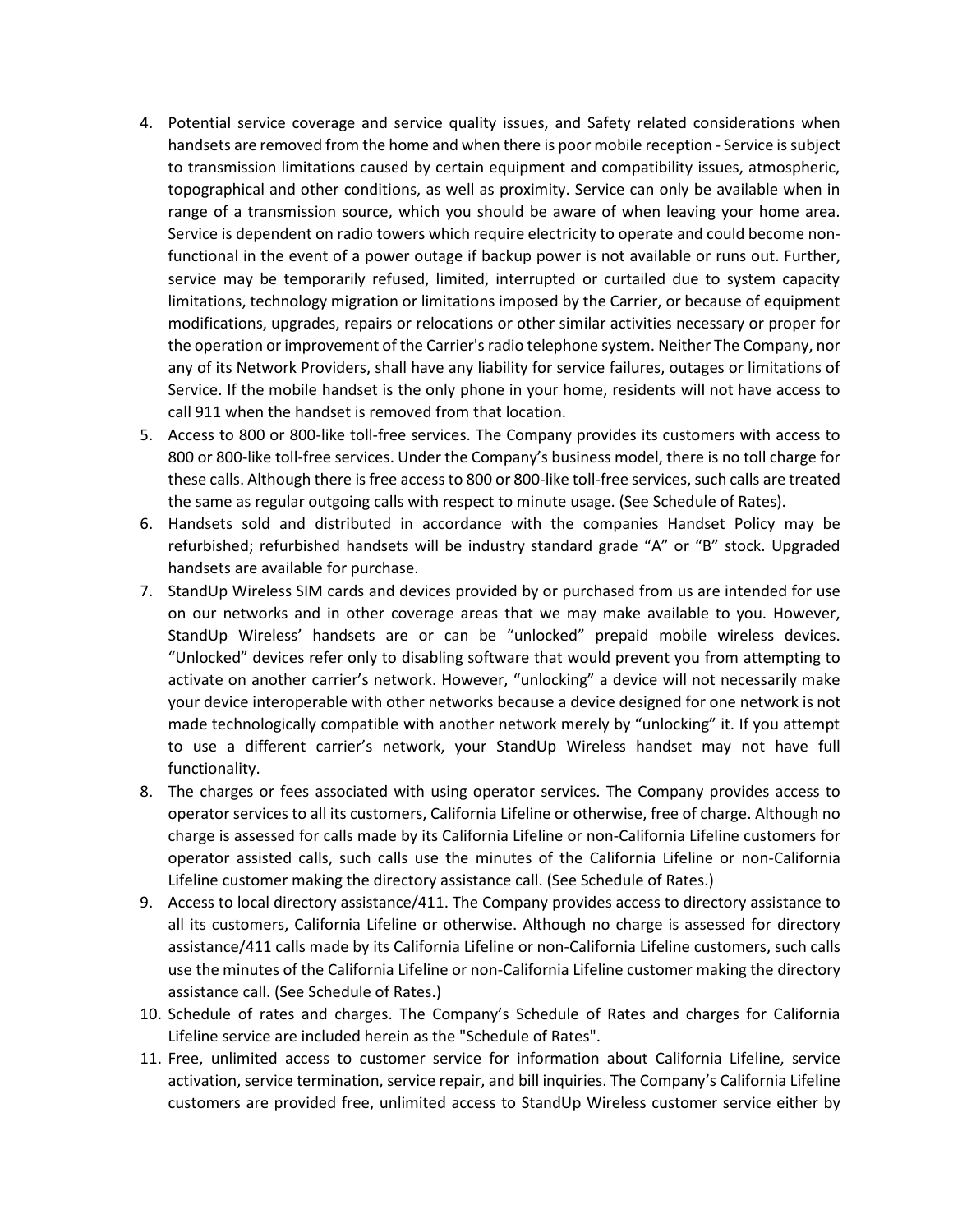dialing 611 or by dialing the toll-free customer service number. Calls to the Company's customer service do not count against the California Lifeline customer's allotted voice minutes or number of calls. (See Schedule of Rates.)

- 12. Free, unlimited access to customer service representatives fluent in the same language in which California Lifeline was originally marketed and sold. At this time, the Company markets and sells California Lifeline service in English and Spanish. The Company therefore provides English and Spanish speaking customer service operators through its customer service department, which may be accessed as described above.
- 13. Free access to toll-blocking and toll-control services. The Company is a prepaid service provider, which means that customers pay for their service in advance and can use only the amount of service for which they have already paid. Furthermore, the Company provides uniform pricing for both local and domestic long-distance telephone calls. International Calling can be accessed only through an international operator service and requires an alternate payment method. Therefore, the prepaid nature of the service, along with the fact that voice calls are not distance sensitive, acts in effect as a toll-blocking service. (See Schedule of Rates.)
- 14. Access to two California Lifeline telephone lines to Deaf and Disabled Telecommunications Program participants or teletypewriter users. The Company will provide access to two California Lifeline discounted telephone lines to Deaf and Disabled Telecommunications Program participants or teletypewriter users.
- 15. Free access to the California Relay Service via the 711 abbreviated dialing code. The Company will provide free access to California Relay Service through the 711 abbreviated dialing code. Note: for 711 calls, only the call to the 711 relay service for the deaf or speech-disabled will not be counted against California Lifeline plan minutes, while the relayed call itself may count toward applicable plan minutes. (See Schedule of Rates.)
- 16. Access to Public Safety N11s. All of StandUp Wireless' California Lifeline plans will provision access to special service N11 numbers. D.14-01-036 requires free, unlimited access to public safety N11s (211, 311, 511, 711, and 811) for California Lifeline eligible plans with 1,000 or more voice minutes, and notes that "Wireless providers may meet this obligation by offering these features on plans with 1,000 or more minutes, or by offering at least one plan with unlimited voice minutes that conform to this Decision, and which may include text, but not video or data" (see Attachment D of the Decision). Therefore, StandUp Wireless will comply with Wireless Service Element number 19 by offering its Unlimited Talk & Text rate plan option (See Schedule of Rates.)
- 17. California Lifeline Participant Exemptions. The Commission exempts California Lifeline participants from paying public purpose program surcharges, the Commission's user fee, federal excise tax, local franchise tax, and California 911 tax associated with telephone service. The Company will comply with this exemption. The Company understands that the exemption does not alter the statutory requirement for all telephone corporations in California to assess, collect, and remit public purpose surcharges on revenues collected from end-users for intrastate telecommunications services that are subject to surcharge in compliance with Pub. Util. Code§§ 285 and 710.
- 18. 30-Day Notice. The Company will provide 30 days' prior notice to California Lifeline participants in the event it withdraws from provision of California Lifeline Service.

California Lifeline Enrollment Limitation.